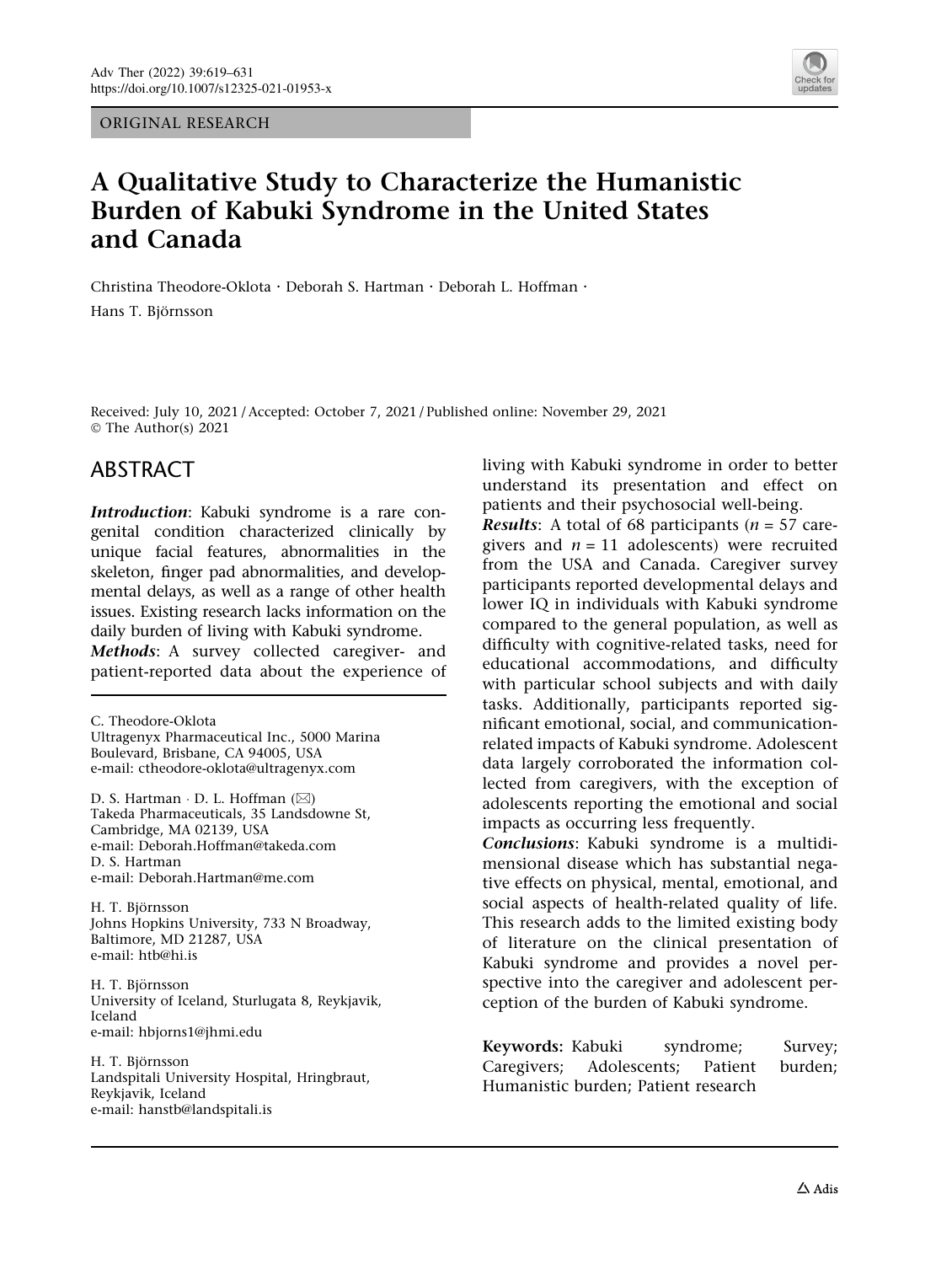### Key Summary Points

Kabuki syndrome is a rare genetic condition syndrome characterized by a range of signs and symptoms with an unmet need for treatment.

This manuscript details the results of an online survey conducted with 68 participants (57 caregivers of patients with Kabuki syndrome and 11 adolescents with Kabuki syndrome).

This work is a novel characterization of Kabuki syndrome from the caregiver and patient perspective.

This research was conducted with the intention of collecting patient- and observer-reported data on the burden of disease in Kabuki syndrome in order to help inform the Kabuki syndrome community as well as future clinical trial design.

INTRODUCTION

Kabuki syndrome, originally named ''Kabuki make-up syndrome'' or ''Niikawa–Kuroki syndrome," is a rare multiple congenital anomaly syndrome characterized by a range of signs and symptoms [\[1](#page-11-0)]. Diagnosis is typically established by the presence of five characteristic manifestations: unique facial features, skeletal abnormalities, dermatoglyphic abnormalities, developmental delay, and short stature and/or genetic testing for mutations in the KMT2D or KDM6A genes [[2](#page-11-0)–[5](#page-11-0)]. The first Kabuki syndrome case was described in Japan in 1981 and the prevalence is thought to be one in every 32,000 live births, with 201 missense variants identified in a recent publication  $[6–10]$  $[6–10]$  $[6–10]$  $[6–10]$ . This condition is largely unknown by most primary care physicians and may be misdiagnosed, as the phenotype evolves over time and socio-emotional

delays may be mistaken for other conditions [\[3](#page-11-0), [9](#page-11-0)].

In addition to the cardinal features, a review of Kabuki syndrome descriptions in the literature found that patients may also experience system-wide issues, including feeding, neurological (e.g., seizures), cardiovascular, kidney, endocrine, ophthalmologic, hearing, dental, gastrointestinal, urinary tract, musculoskeletal, and immunologic issues [\[3](#page-11-0), [4,](#page-11-0) [11](#page-12-0), [12](#page-12-0)]. Individuals with Kabuki syndrome may also experience psychosocial issues, but are widely known to exhibit ''pleasant and outgoing'' behavior [\[11,](#page-12-0) [13](#page-12-0)].

Currently there are no effective treatments for Kabuki syndrome; the only treatment option is management of the manifestations of the condition  $[14]$ . This includes assistance with feeding (e.g., feeding tubes), antiepileptic medications for seizures, educational assistance, and various psychological interventions [[9](#page-11-0), [11](#page-12-0), [14](#page-12-0)]. Kabuki syndrome is not typically associated with severe medical complications, and with proper management of congenital anomalies in childhood, prognosis for survival into adulthood is good  $[6]$ .

Given the rarity of Kabuki syndrome and the lack of treatment research, there is a dearth of literature describing the signs, symptoms, and impacts experienced by patients and the overall burden of living with Kabuki syndrome. There are multiple benefits to collecting patient experience data in this area: it can provide information to parents and caregivers about what problems they may anticipate when they have a child with Kabuki syndrome; it gives information to healthcare providers about the overall condition so they have a broader understanding of the syndrome so they can address the multifaceted problems that occur in Kabuki syndrome; and it meets the needs of regulatory bodies that are increasingly looking for patient-centric data in their decision-making processes. For instance, patient experience data has been identified as a critical source for characterizing how a disease/condition affects a patient's everyday life and it plays a particularly important role in rare disease research as it may lead to a better understanding of diagnosis,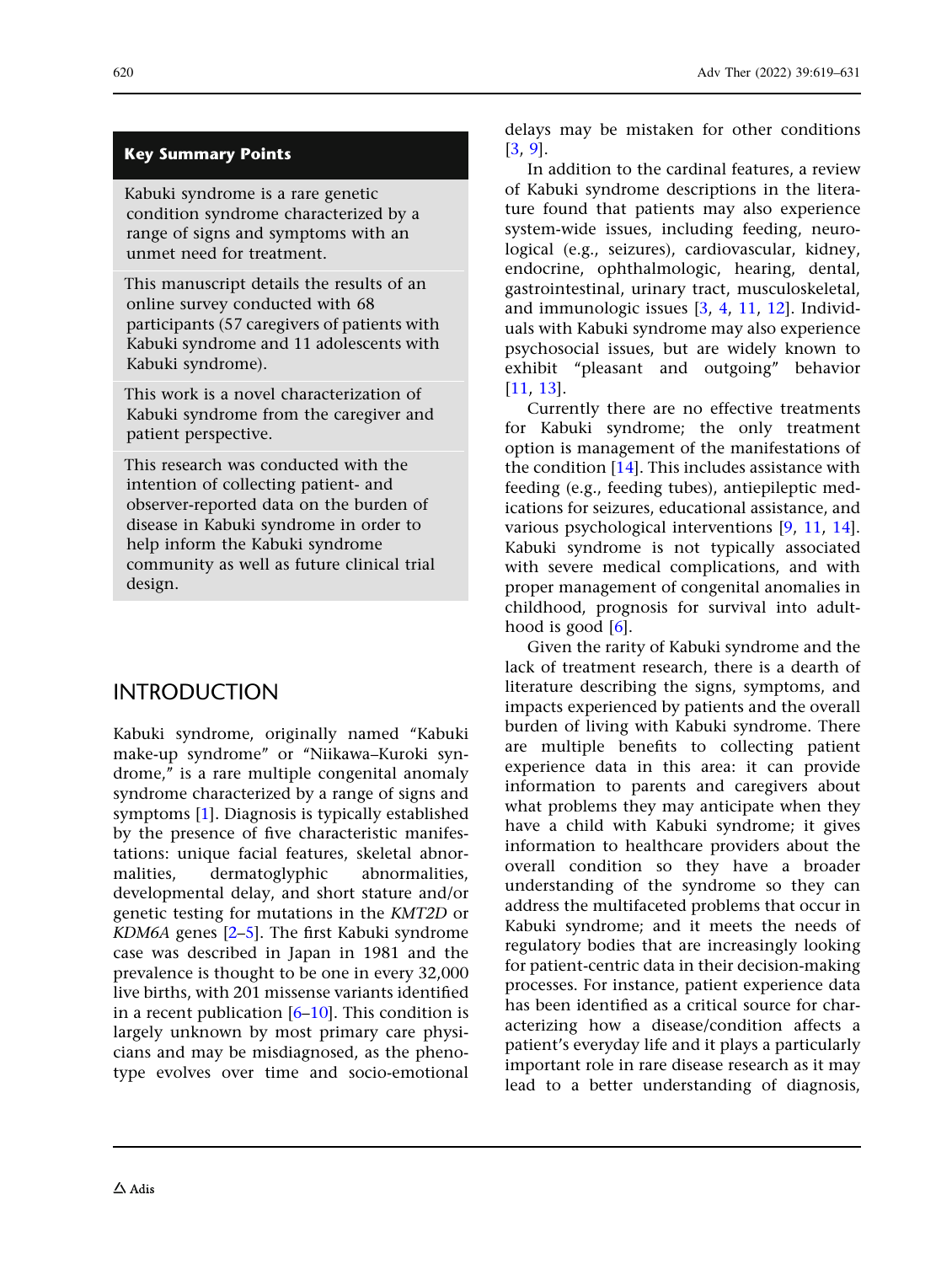disease-medical history, and management [\[15](#page-12-0), [16](#page-12-0)].

The objective of this qualitative study was to obtain caregiver- and patient-reported data about the experience of living with Kabuki syndrome via an online survey in order to better understand its presentation and effect on patients. Survey research describing the clinical characteristics of Kabuki syndrome has been previously published, and this research specifically investigates the burden of living with Kabuki syndrome from the caregiver and patient perspective [\[17\]](#page-12-0).

# **METHODS**

### Recruitment and Eligibility Criteria

Following ethics approval, the study was conducted in the USA and Canada. Ethics approval was obtained through Western Institutional Review Board (#20172657). Caregivers were asked to provide consent for participation and parental permission for their adolescent's participation via an electronic informed consent form and adolescents were asked to provide consent for participation via an electronic assent form. Caregivers of adolescents with Kabuki syndrome were recruited through a clinical site (Johns Hopkins University), and Kabuki syndrome-specific advocacy groups (All Things Kabuki, Kabuki Syndrome Kids, and Kabuki Syndrome Network) via a recruitment flyer distributed through e-mail and social media. Caregivers were the primary target of the research because of the wide range of cognitive and intellectual deficits observed in patients with Kabuki syndrome, which could prevent them from successfully completing a lengthy survey. Interested participants reached out and were screened for eligibility via telephone; if eligible, they received a link to an electronic consent and online survey administered using the SurveyMonkey platform.

Eligibility criteria for caregivers of children or adults with Kabuki syndrome included verbal consent to be screened over the phone, at least 18 years old, located in the USA or Canada, able to identify how they learned about the survey,

confirmation that they were able to read and complete an online survey in US English, and confirmation that they were willing and able to complete an online survey that took at least 45 min to complete. Caregivers also had to be able to identify when their son or daughter was diagnosed with Kabuki syndrome, and to confirm their son or daughter had at least one of the five cardinal manifestations of Kabuki syndrome: unique facial features, skeletal deformities, fingerprint abnormalities, mild or moderate intellectual disability, and/or growth deficiencies.

Additionally, for adolescents with Kabuki syndrome who were able and willing to complete a survey, their caregivers had to confirm the following eligibility criteria: adolescent was 12–17 years of age, inclusive, and able to complete an online survey either alone or with assistance from the caregiver.

### Data Collection

Two online surveys were developed: (1) a caregiver-completed survey where respondents answered questions about their child's experience with Kabuki syndrome and (2) an adolescent-completed version. The caregiver survey was developed on the basis of a review of the existing literature as well as input from a clinical expert. The caregiver survey consisted of 156 questions presented to the participant using branched logic and included questions such as how they found out about the study as well as their child's diagnosis, age, gender, height, weight, living situation, education/employment status, cognitive and physical development, treatments, and overall burden of living with Kabuki syndrome. Select items from the caregiver survey were identified and modified to develop the adolescent survey. The adolescent survey consisted of a total of 32 questions and focused on the adolescent experience of living with Kabuki syndrome.

### Data Analysis

All data was analyzed descriptively (e.g., frequency, mean, standard deviation, range, etc.)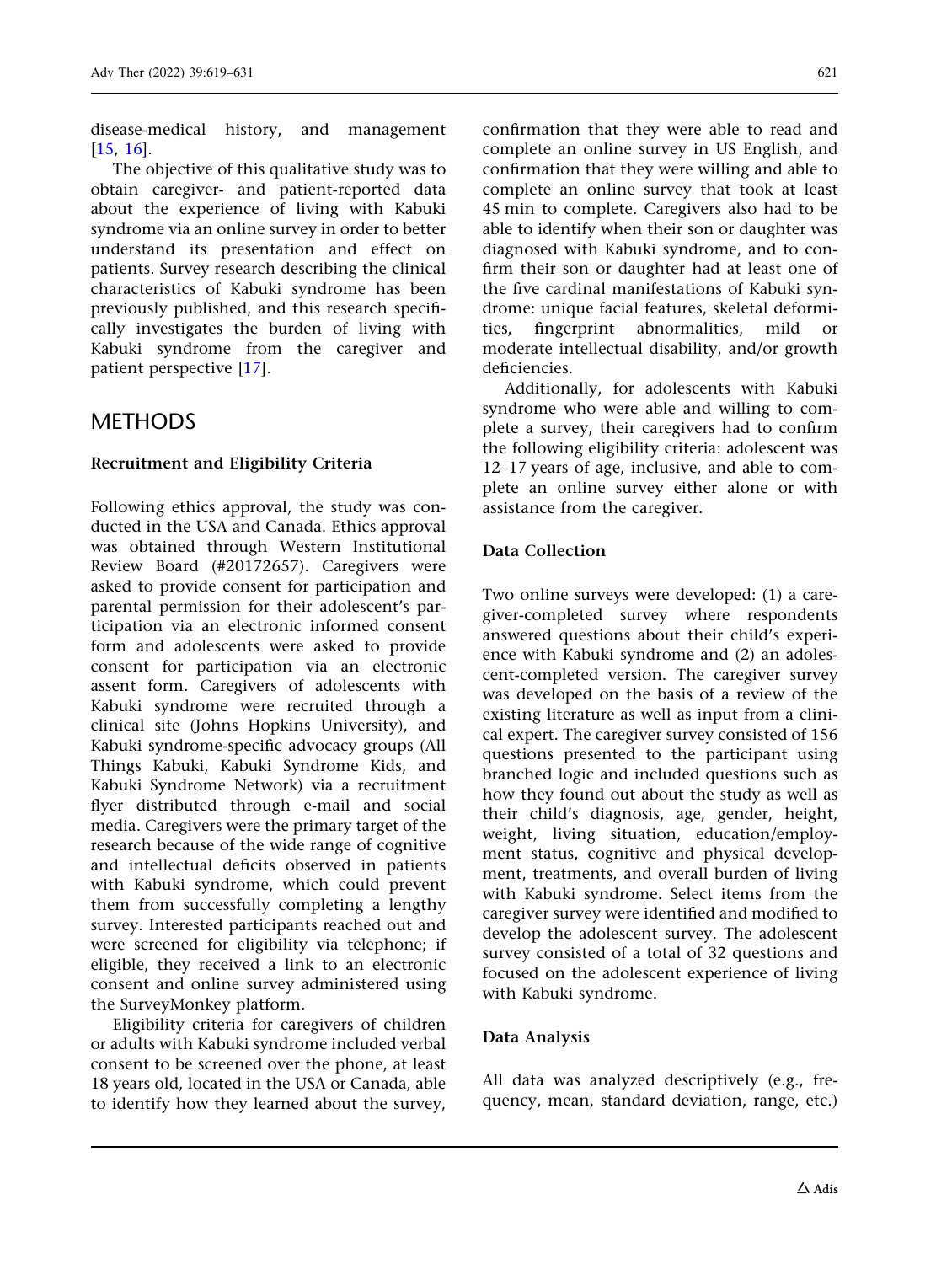for all survey respondents and subgroups of interest (i.e., caregivers and adolescents). All open response items from the survey were analyzed using ATLAS.ti version 7.5.18 or higher (Atlas.ti GmbH, Berlin), a software program designed specifically for qualitative data analysis. Specifically, codes were applied to specific text within each survey and then queried for frequency across surveys.

## RESULTS

#### Demographic and Health Characteristics

A total of 68 participants ( $n = 57$  caregivers and  $n = 11$  adolescents) were recruited from the USA  $(n = 62, 91.2\%)$  and Canada  $(n = 6, 8.8\%)$ . Most caregivers ( $n = 46$ , 80.7%) learned about the survey through a Kabuki advocacy organization. Each caregiver cared for only one child with Kabuki syndrome. Caregivers had children with Kabuki syndrome ranging from 6 months to 32 years old, with an average age of 9 years (range 6 months–32 years). All caregivers reported that their children exhibit unique facial features ( $n = 57$ , 100.0%), and many also reported that they exhibit some of the other characteristic manifestations of Kabuki syndrome (Fig. 1).

Eleven adolescents also completed the survey; caregivers reported that two adolescents were able to complete the survey on their own and nine required assistance from the caregiver. Most of these adolescents were male  $(n = 7)$ , 63.6%) and on average 14 years of age (range 12–16). See Table [1](#page-4-0) for additional demographic and health information reported by all caregivers.

### Humanistic Burden

#### Delayed Childhood Milestones

Table [2](#page-4-0) reports the age at which participants with Kabuki syndrome reached certain developmental milestones and lists the age at which each milestone is expected to be achieved in the average population (i.e., children with typical development). In children with Kabuki syndrome, a wider range of ages at which developmental milestones were reached was reported with a substantially higher upper limit than that seen in children with typical development.

#### Education Locations and Preferences

Caregivers with children older than 5 years of age  $(n = 32)$  reported that their children attend



**Fig. 1** Clinical manifestations of Kabuki syndrome ( $n = 57$ )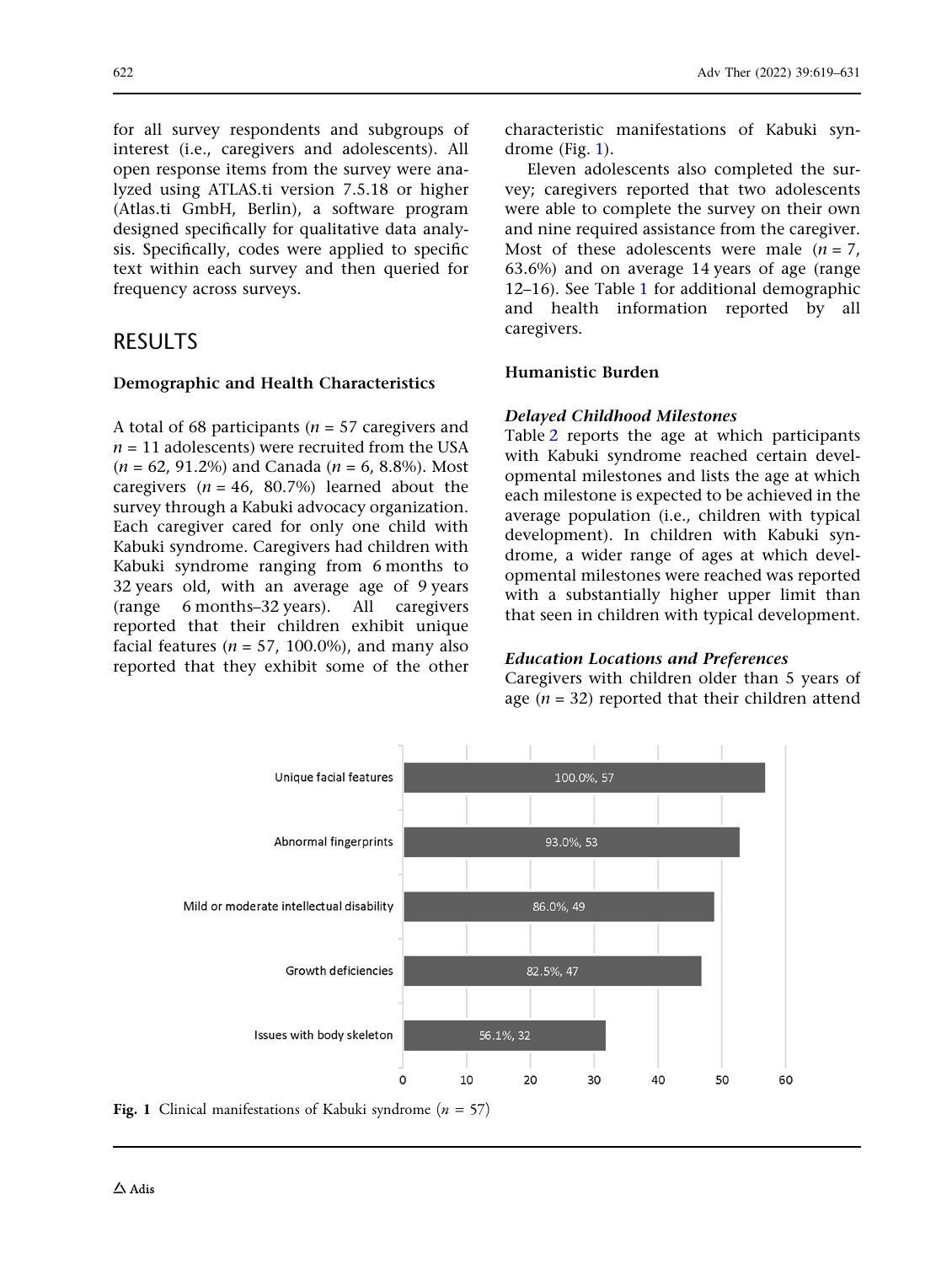| Characteristic                                 | Characteristics of Kabuki<br>syndrome reported by<br>caregivers $(n = 57)$ |
|------------------------------------------------|----------------------------------------------------------------------------|
| Genetic testing                                |                                                                            |
| Received genetic testing                       | 54 (94.7%)                                                                 |
| Mutation KMT2D                                 | 38 (70.4%)                                                                 |
| Mutation KDM6A                                 | $6(11.1\%)$                                                                |
| Don't know mutation                            | $3(5.6\%)$                                                                 |
| Other <sup>a</sup>                             | $7(13.0\%)$                                                                |
| Did not receive genetic<br>testing             | $3(5.3\%)$                                                                 |
| Diagnosing clinician                           |                                                                            |
| Geneticist                                     | 56 (98.2%)                                                                 |
| Dysmorphologist                                | $1(1.8\%)$                                                                 |
| $(n = 8)$                                      | Person with Kabuki syndrome ages 16 and up work status                     |
| Does not have a job                            | 7(87.5%)                                                                   |
| Has a job                                      | 1(12.5%)                                                                   |
| Living situation                               |                                                                            |
| Lives at home                                  | 56 (98.2%)                                                                 |
| Lives outside the home<br>(with assistance)    | $1(1.8\%)$                                                                 |
| Educationb                                     |                                                                            |
| Enrolled in special<br>education public school | 15 (46.9%)                                                                 |
| Enrolled in traditional<br>public school       | 12 (37.5%)                                                                 |

<span id="page-4-0"></span>Table 1 Caregiver-reported demographic and health information  $(N = 57)$ 

| <sup>a</sup> Other responses were: clinically diagnosed ( $n = 2, 3.7\%$ ), |
|-----------------------------------------------------------------------------|
| diagnosis made prior to gene identification ( $n = 1, 1.9\%$ ),             |
| have not received results ( $n = 1, 1.9\%$ ), and not positive              |
| for either mutation ( $n = 1, 1.9\%)$                                       |

**bBased on responses from caregivers with children older** than 5 years ( $n = 32, 56.1\%)$ 

| special education public schools $(n = 15)$ ,   |  |  |
|-------------------------------------------------|--|--|
| 46.9%), traditional public schools $(n = 12)$ , |  |  |

Table 2 Childhood development

| Characteristic                                                       | Age development<br>milestone achieved<br>$(years)^a$ |            | Age<br>developmental<br>milestones are<br>achieved in<br>children with<br>typical<br>development |  |
|----------------------------------------------------------------------|------------------------------------------------------|------------|--------------------------------------------------------------------------------------------------|--|
|                                                                      | Average<br>(standard<br>deviation)                   | Range      | (years) [18, 19]<br>Range                                                                        |  |
| Crawl                                                                | 1(0.8)                                               | $0.5 - 3$  | $0.5 - 0.75$                                                                                     |  |
| Develop fine<br>motor skills<br>(i.e.,<br>grabbing/<br>holding toys) | 1(1.5)                                               | $0.4 - 7$  | $0.3 - 0.75$                                                                                     |  |
| Engage in<br>reciprocal<br>play with<br>others                       | 4(3.2)                                               | $0.8 - 15$ | $3 - 4$                                                                                          |  |
| Read                                                                 | 7(2.0)                                               | $4 - 13$   | $5 - 7$                                                                                          |  |
| Sit without<br>assistance                                            | 1(0.9)                                               | $0.5 - 5$  | $0.5 - 0.75$                                                                                     |  |
| Speak                                                                | 2(1.3)                                               | $0.4 - 5$  | $1 - 1.5$                                                                                        |  |
| Toilet train                                                         | 5(2.9)                                               |            | $2-14$ 1.5-3                                                                                     |  |
| Walk <sup>b</sup>                                                    | 2(1.1)                                               | $0 - 7$    | $1 - 1.5$                                                                                        |  |

<sup>a</sup>Age range, average, and standard deviation were calculated on the basis of the total number of comprehensible answers reported by caregivers, and not the total number of respondents. The total number of participants reporting for each characteristic are as follows: crawl  $(n = 46)$ ; develop fine motor skills ( $n = 55$ ); engage in reciprocal play with others ( $n = 48$ ); read ( $n = 21$ ); sit without assistance ( $n = 54$ ); speak ( $n = 42$ ); toilet train ( $n = 24$ ); and walk  $(n = 44)$ 

<sup>b</sup>One participant reported an age of zero for "walk," but did not specify the age in months

37.5%), or special education private schools  $(n = 4, 12.5\%)$ . Of the children who attend a traditional public or private school  $(n = 13)$ ,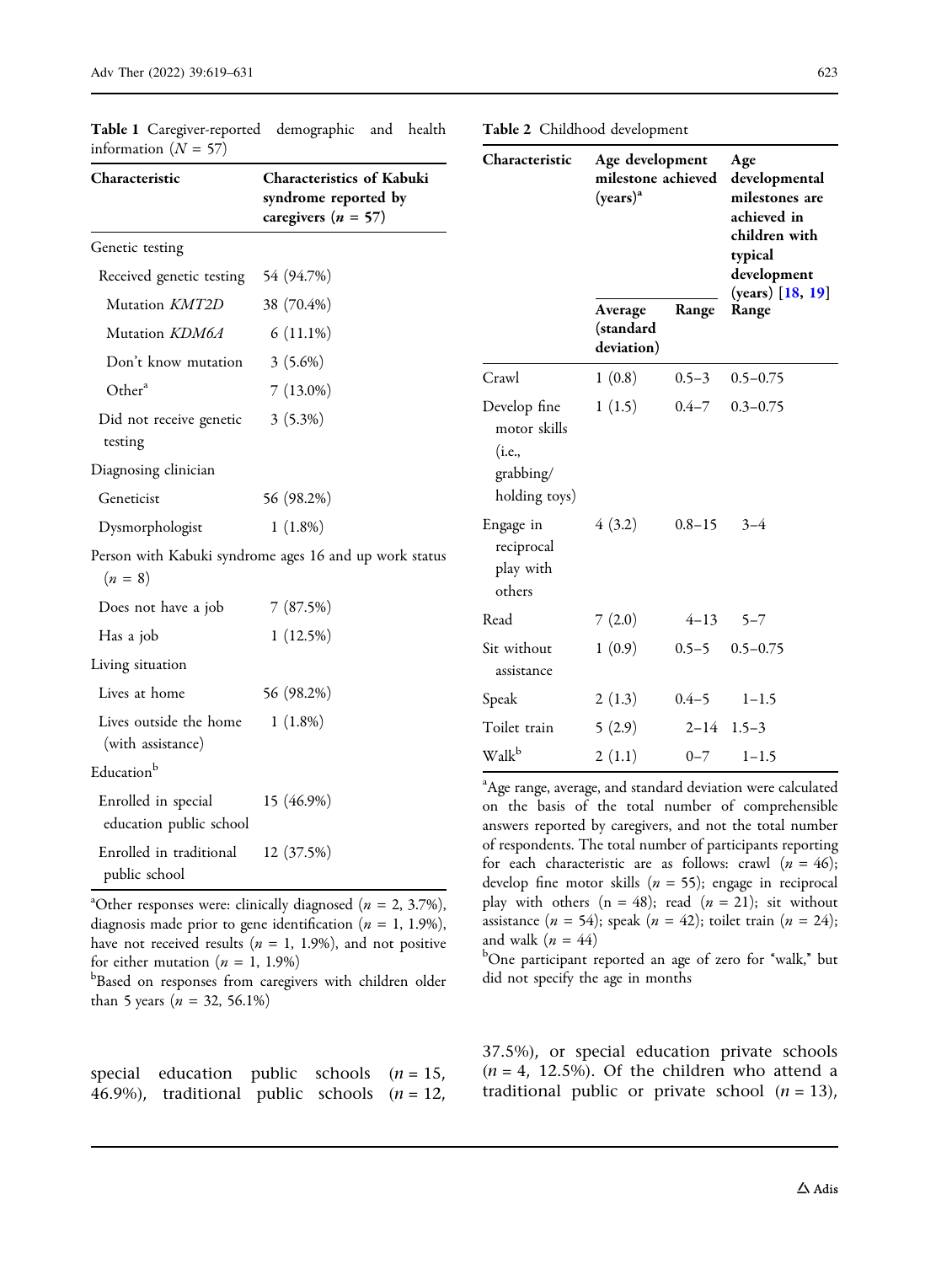most were reported to have an individualized education plan  $(n = 12, 92.3\%)$  and seven (53.9%) have a school aid.

Adolescents rated school subjects on a fivepoint scale of "very easy" to "very difficult." The subjects most commonly rated as "very difficult" were writing  $(n = 6, 54.5%)$  and math  $(n = 4, 36.4\%)$ . The only subjects rated as "very easy" were history ( $n = 2$ , 18.2%) and reading  $(n = 2, 18.2\%)$ . Further, nearly half of adolescents ( $n = 5$ , 45.5%) said they prefer reading over math  $(n = 3, 27.3%)$  or science  $(n = 2,$ 18.2%).

#### Difficulty with Daily Activities

Caregivers and adolescents rated difficulty with certain daily tasks or activities, some related to motor skills. Caregivers most commonly rated the following tasks as ''extremely difficult'' for their child: washing hair  $(n = 24, 42.1\%)$ , pronouncing words ( $n = 19$ , 33.3%), and bathing  $(n = 18, 31.6\%)$ . Other difficult tasks included brushing hair, brushing teeth, and getting dressed. Tasks most commonly rated as ''not at all difficult'' were facial non-verbal communication ( $n = 31$ , 54.4%). Caregivers were asked separately about providers their child sees for their Kabuki syndrome, and reported seeing a physical therapist ( $n = 45$ , 78.9%), an occupational therapist ( $n = 42, 73.7\%$ ), and a speech therapist ( $n = 43$ , 75.4%). See Fig. [2](#page-6-0) for all caregiver ratings for all tasks.

Adolescents were asked to rate the difficulty of brushing their hair, brushing their teeth, dressing themselves, taking a bath, and washing their hair. The adolescent ratings were similar to caregiver ratings for bathing themselves  $(n = 4)$ , 36.4% said it was ''very difficult''), washing hair  $(n = 4, 36.4\%$  said it was "very difficult"). Unlike caregivers, adolescents often rated brushing their teeth as "not at all difficult" ( $n = 4, 36.4\%$ ), brushing their hair as "not at all difficult" ( $n = 4$ , 36.4%), and dressing themselves as ''not at all difficult"  $(n = 6, 54.6\%)$ . Overall, adolescents generally rated tasks as less difficult than caregivers.

#### Cognitive Impairment

A little less than half of caregivers  $(n = 27)$ , 47.4%) reported that their child with Kabuki syndrome had received IQ testing. Children were on average 10 years old (range 2–30) during their most recent test. IQ scores ranged from 40 to 91 with an average score of 68, although ten caregivers who reported that their child received IQ testing (37.0%) did not know their IQ score. For reference, an IQ of 85–114 is considered an average level of intellectually ability [[20](#page-12-0)]. Over half of caregivers  $(n = 32)$ , 56.1%) also reported that their child had seen a neurologist.

Caregivers selected areas of concern identified by their child's IQ testing. The most common areas of concern included difficulty in reproducing a drawing  $(n = 20, 74.1\%)$ , poor reasoning ( $n = 19$ , 70.4%), and difficulty with spatial relations ( $n = 19$ , 70.4%). Other areas of concern included problem solving  $(n = 17)$ , 63.0%), speech or language problems  $(n = 14)$ , 51.9%), listening comprehension  $(n = 12)$ , 44.4%), lack of vocabulary ( $n = 10, 37.0$ %), and poor memory  $(n = 9, 33.3%)$  (Fig. [3\)](#page-6-0).

Over half of all caregivers reported that the following cognitive-related tasks were difficult for their child: reading a map  $(n = 38, 66.7\%)$ , completing a paper maze  $(n = 37, 64.9\%)$ , math problems ( $n = 37$ , 64.9%), and/or completing a jigsaw puzzle ( $n = 36$ , 63.2%). Caregivers also indicated that their children struggle with directions, as they experience difficulty following directions to a location  $(n = 30, 52.6\%),$ remembering directions to a location ( $n = 27$ , 47.4%), getting around their neighborhood  $(n = 28, 49.1\%)$ , and getting around school  $(n = 17, 29.8\%)$ . Twenty-four caregivers  $(42.1\%)$ reported that their child gets lost easily and all eight caregivers of a child over 16 years of age (100.0%) reported that their child is unable to operate a vehicle. Other cognitive tasks related to interpersonal skills that caregivers reported difficulty with were remembering names that go with faces ( $n = 19$ , 33.3%) and recognizing faces  $(n = 7, 12.3\%)$  (Fig. [4\)](#page-7-0).

#### Emotional State

Adolescents and caregivers were asked how Kabuki syndrome affects their or their child's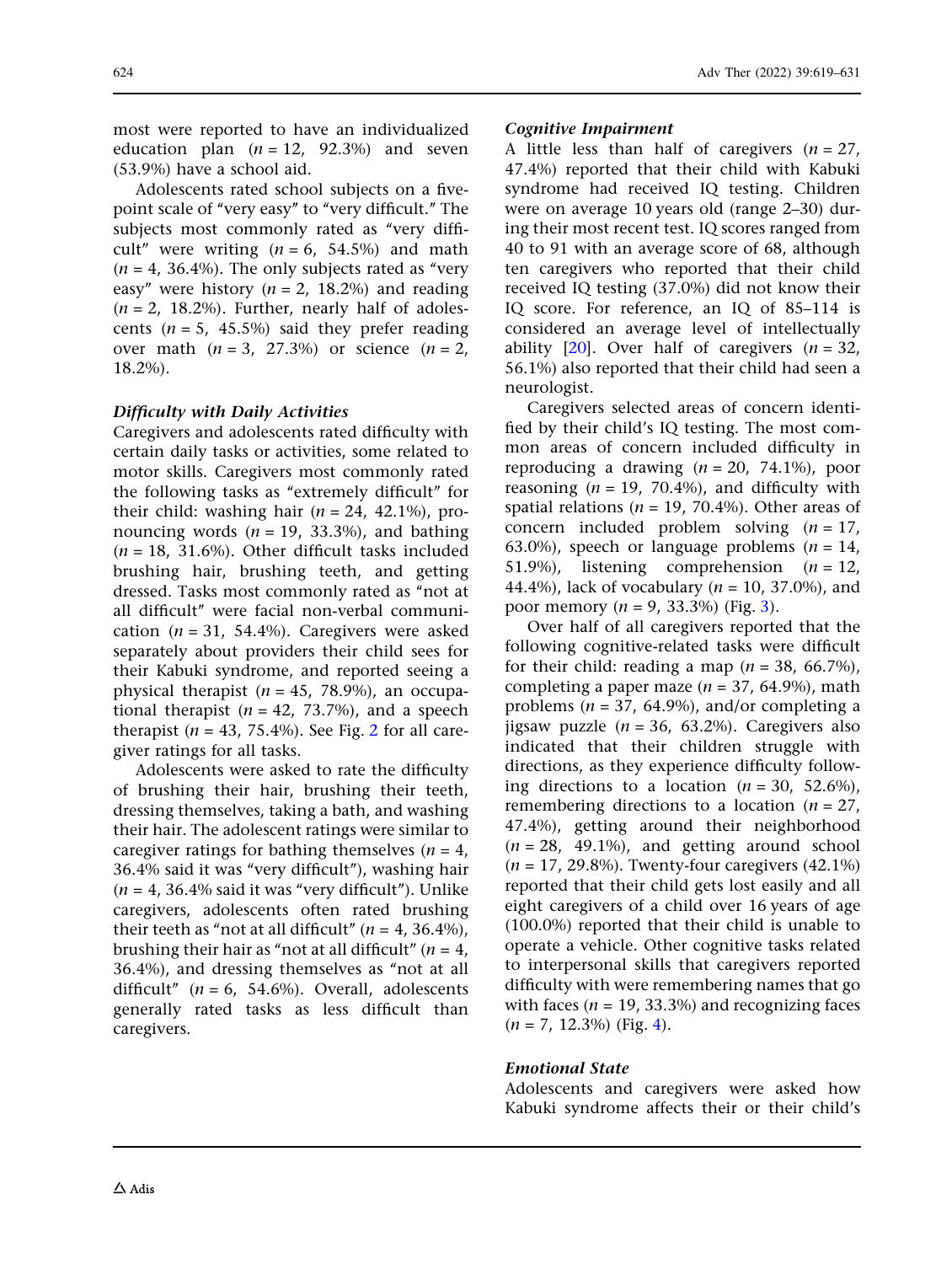<span id="page-6-0"></span>

Not at all difficult A little difficult Somewhat difficult Very difficult Extremely difficult





Fig. 3 Areas of concern identified by IQ testing as reported by caregivers ( $n = 27$ )

emotional state. When asked to rate the frequency of certain emotional impacts on a scale of "never," "rarely," "occasionally," "most of the

time," and "all of the time," 11 caregivers (19.3%) reported that their child felt anxious or worried either "all of the time" or "most of the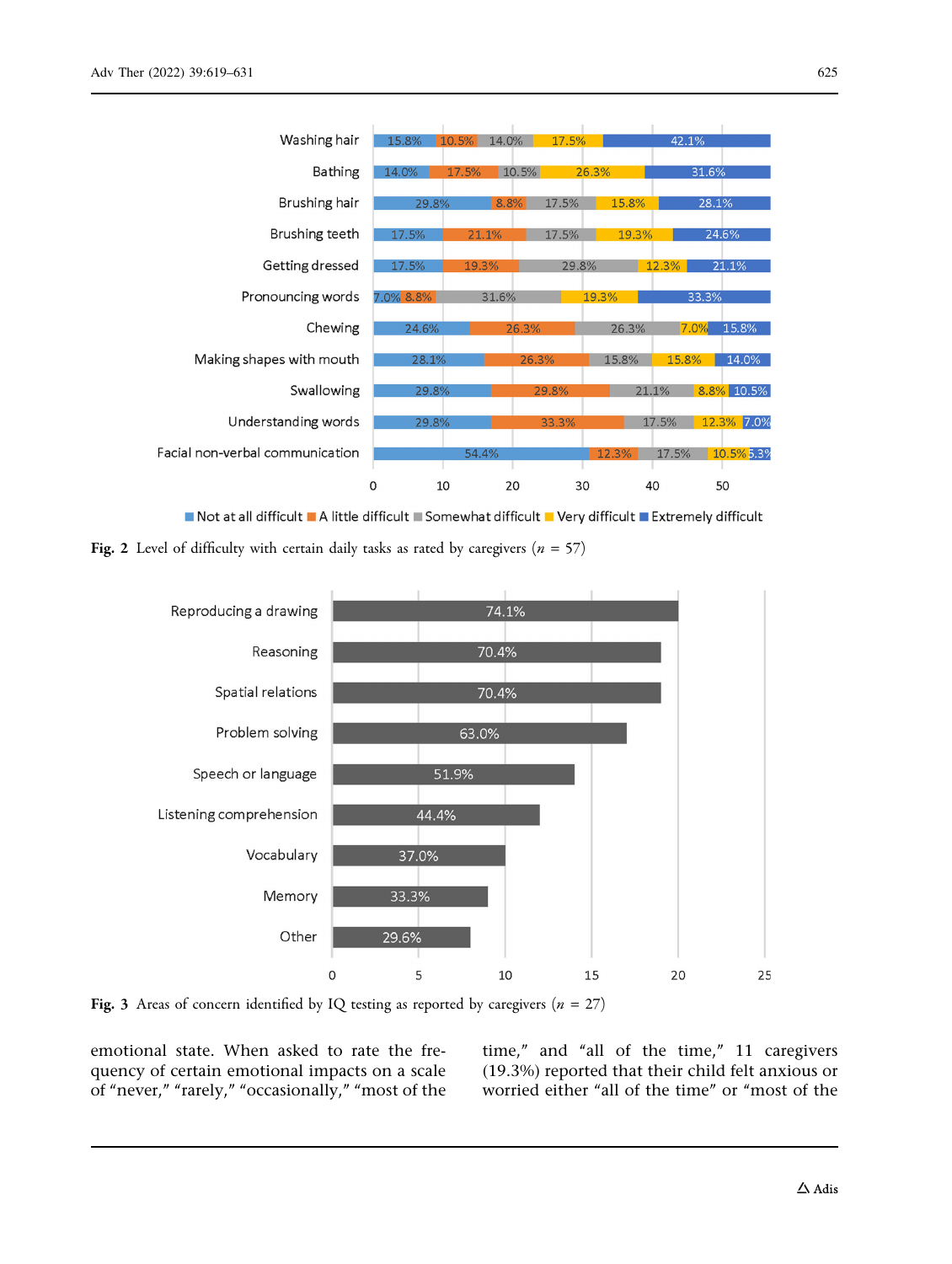<span id="page-7-0"></span>

Fig. 4 Difficult cognitive tasks identified by caregivers ( $n = 57$ )

time.'' Additionally, nine caregivers (15.8%) reported that their child felt frustrated either "all of the time" or "most of the time." On the other hand, caregivers most commonly reported that their child "never" experienced the following: low self-esteem ( $n = 39$ , 68.4%) and feeling self-conscious ( $n = 33, 57.9\%$ ). Figure 5 depicts the frequencies of each emotional impact reported by caregivers. Some caregivers also reported that their child had seen a



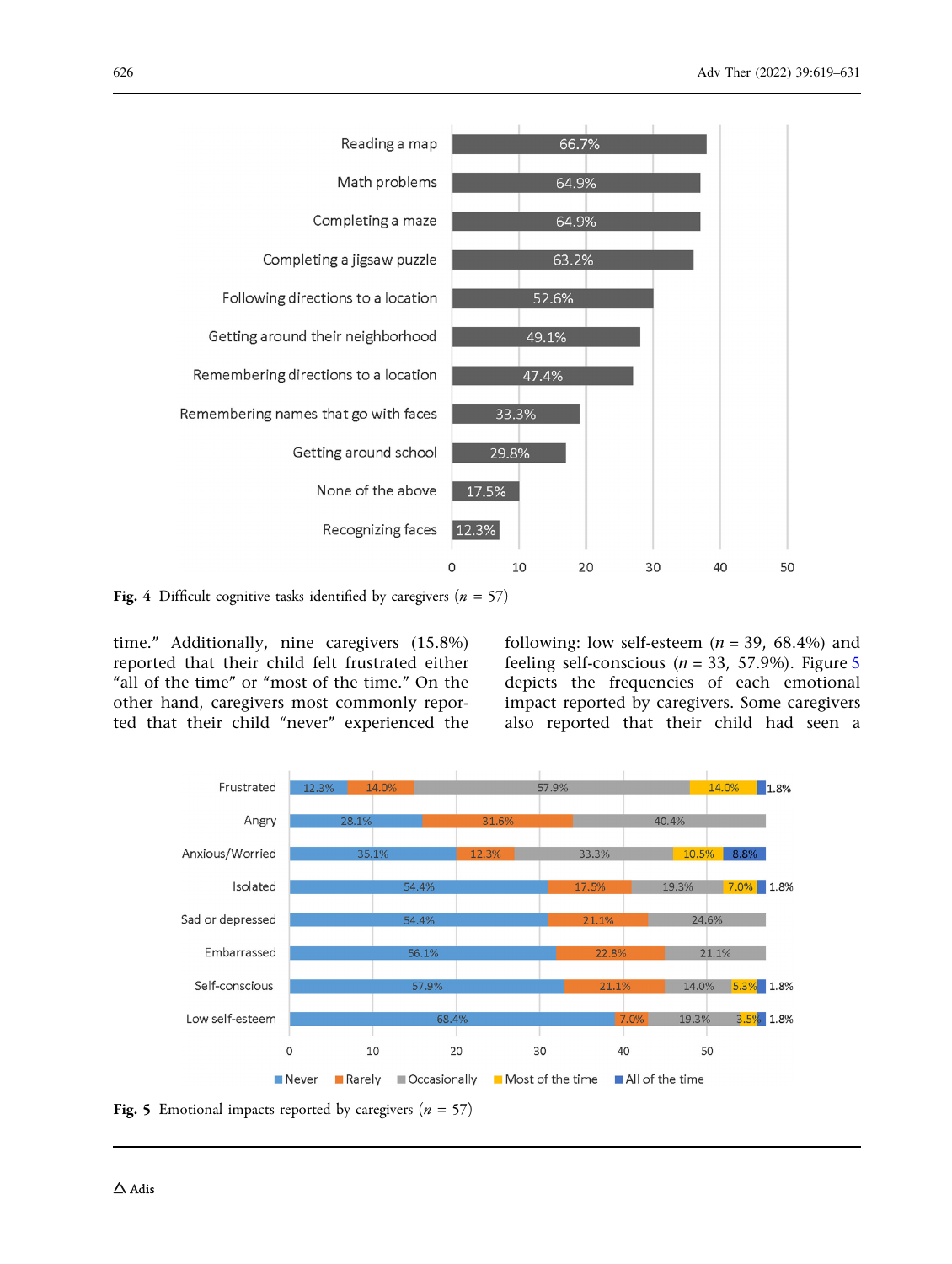psychologist  $(n = 9, 15.8%)$  or a psychiatrist  $(n = 9, 15.8\%).$ 

Adolescents endorsed the following statements as occurring "all of the time" or "most of the time'': ''I feel different from other people''  $(n = 5, 45.5\%)$ , "I feel worried"  $(n = 3, 27.3\%)$ , and "I feel frustrated"  $(n = 1, 9.1\%)$ . On the other hand, adolescents most commonly reported that they "never" experience the following: "I feel alone" ( $n = 6$ , 54.6%), and "I feel nervous"  $(n = 4, 36.4\%)$ . Figure 6 depicts the frequencies of each emotional impact reported by adolescents.

#### Impact on Social Life and Communication

Some caregivers said their child avoided going out ( $n = 11$ , 19.3%) and/or spending time with other people  $(n = 15, 26.3\%)$ . Thirty-three caregivers (57.9%) also reported that their child experienced "other" social impacts, including difficulty with the following: peer relationships  $(n = 11, 19.3\%)$ , making friends  $(n = 8, 14.0\%)$ , communication ( $n = 8$ , 14.0%), social situations  $(n = 5, 8.8\%)$ , playing  $(n = 7, 12.3\%)$ , social boundaries ( $n = 3$ , 5.3%), and receiving looks from people  $(n = 2, 3.5\%)$ . Most caregivers  $(n = 41, 71.9%)$  said their child is able to communicate verbally.

Further, related to social impacts, adolescents reported the following as ''never'' occurring: avoiding hanging out with friends  $(n = 4)$ , 36.4%), having difficulty showing people how they feel using facial expressions ( $n = 4$ , 36.4%), having difficulty understanding words when someone is talking  $(n = 5, 45.5\%)$ , having trouble taking or having conversations because of a stutter ( $n = 6$ , 54.6%), and having trouble talking or having conversations because of slurred speech ( $n = 3$ , 27.3%).

#### Most Bothersome Aspect

Adolescents were asked to report on the most bothersome or challenging aspect of living with Kabuki syndrome via an open response on the survey. Adolescents most commonly reported that the frequency of doctor visits (i.e., ''having medical problems and going to the doctor all the time'') was the most bothersome aspect of living with Kabuki syndrome ( $n = 3$ , 27.3%). A wide range of unique responses were reported; one adolescent each (9.1%) reported the following concepts as the most bothersome or challenging aspect: anxiety, difficulty hearing, difficulty with schoolwork, feeling different, feeling misunderstood, the need for many surgeries, unable to move quickly (i.e., "I can't move fast like other people''), and weekly



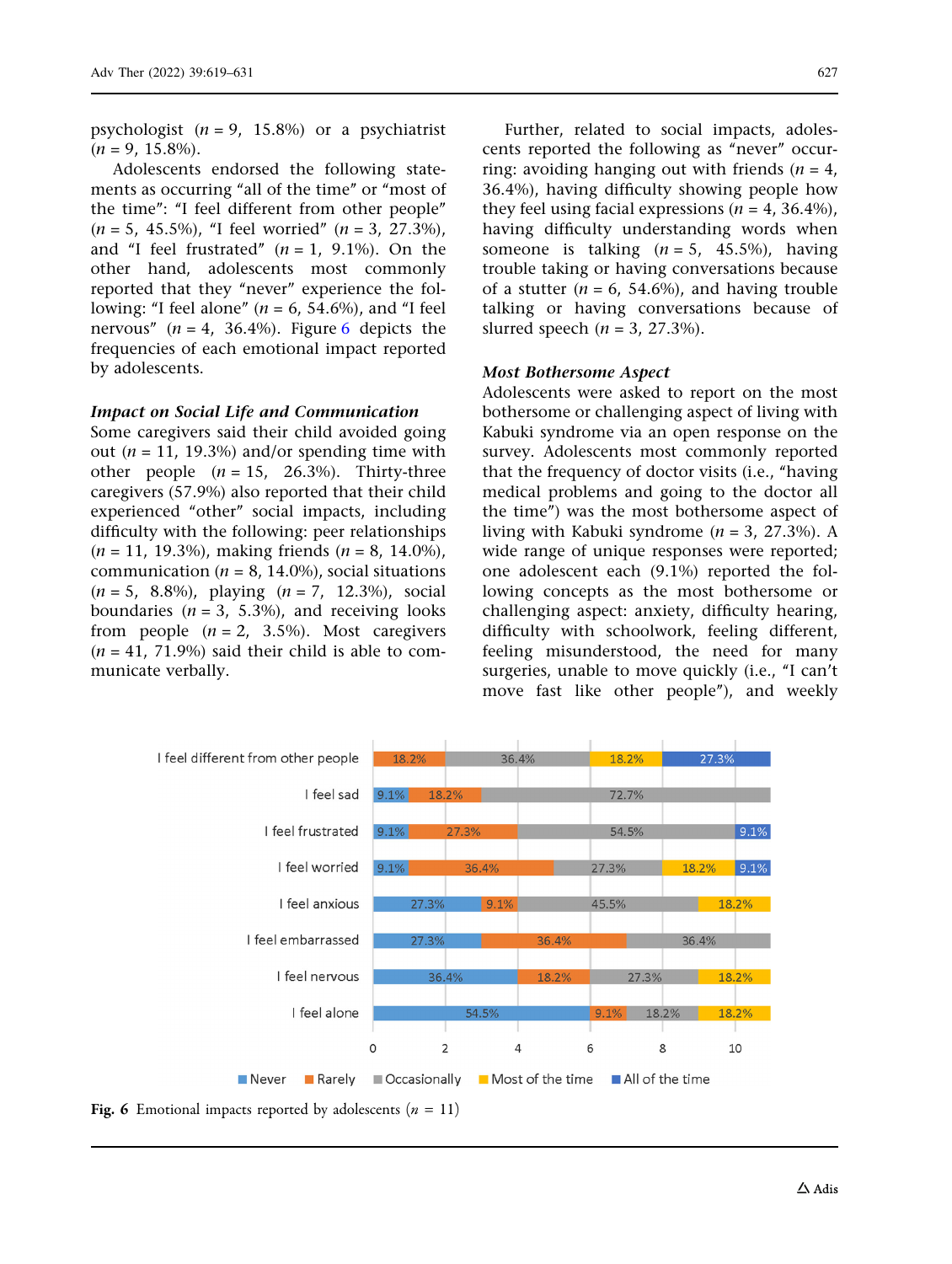immunoglobulin subcutaneous injections. Similarly, a range of unique responses were reported when adolescents were asked what they would like to improve; two adolescents (18.2%) each said they would like to feel normal, have fewer surgeries, and/or improve their school work. One adolescent (9.1%) each said they would like to improve their ability to play sports (i.e., "I would want to be able to shoot a basketball''), cure Kabuki syndrome, eliminate health problems (i.e., "take all my health problems away''), feel scared less often, improve their hearing, improve their immune system, make it easier to manage their Kabuki syndrome, and/or improve muscle strength.

# **DISCUSSION**

The objective of this survey research was to collect data and information regarding the signs, symptoms, and associated impacts of Kabuki syndrome as experienced by patients. The characteristics associated with Kabuki syndrome are diverse and to date the authors are not aware of a comprehensive summary of all the physical, mental, and emotional effects those with Kabuki syndrome may experience.

Existing literature generally focuses on clinical characteristics and descriptions of patients, often from case studies in children [\[1](#page-11-0), [4](#page-11-0), [6](#page-11-0)]. While findings regarding the clinical manifestations of Kabuki syndrome are consistent with existing literature, this research took a more indepth look at the effect on day-to-day cognitive and personal tasks as well as social and emotional impacts. As a result of the difficulty in collecting data directly from patients with mild to moderate intellectual disability, this research is unique in that it collected the caregiver perception of patient burden. While it is typically preferable to measure health-related quality of life through self-report, when it is difficult to collect patient-level data a proxy report is often used and the caregiver's perception of their child's health status is what determines utilization of the healthcare system [\[21\]](#page-12-0). Finally, the adolescent data collected, while supplemental to the caregiver data, were unique in that they gave insight into the patient perspective of living with a physically and cognitively challenging condition during adolescence.

Overall, the results indicate that Kabuki syndrome is a physically, mentally, emotionally, and socially impactful condition. Patients reported wide-ranging issues across the topics covered in the survey, including developmental delays, lower IQ, difficulty in school, and difficulty with daily tasks, in addition to a range of psychosocial impacts. Data collected in this study appears to be in line with neurobehavioral features seen in other research [[13\]](#page-12-0). The collection of caregiver-reported data and corresponding questions asked of adolescents paint a picture of a burdensome condition that requires multiple surgeries, various treatments which are only partially effective, and life-altering adaptations. Interestingly, there were both similarities and differences in the way caregivers and adolescents described the patient experience. For example, caregivers and adolescents rated difficulty with certain daily tasks relatively similarly, but adolescents were much less likely to rate emotional and social impacts as occurring as frequently as caregivers.

Of note, the results related to emotional and social aspects were not particularly striking and no social or emotional impacts (with the exception of anxiety) were named as the most bothersome aspects of living with Kabuki syndrome by adolescents. Additional research is warranted to gain more insight into the experience of both adolescent and adult patients, particularly to determine if the psychosocial state of patients with Kabuki syndrome is significantly worse than the general population. Future research could also include collection of caregivers' experiences caring for a child with Kabuki syndrome versus any other typical children they may have, as well as comparison of norm-based scores on formal assessments such as the SF-36 or EQ-5D to patients with Kabuki syndrome.

Despite the wide range of topics covered and the successful recruitment of caregivers and adolescents, this study had several limitations, mainly due to the nature of online survey administration. One such limitation was that there was no way to verify how much assistance an adult or adolescent had when completing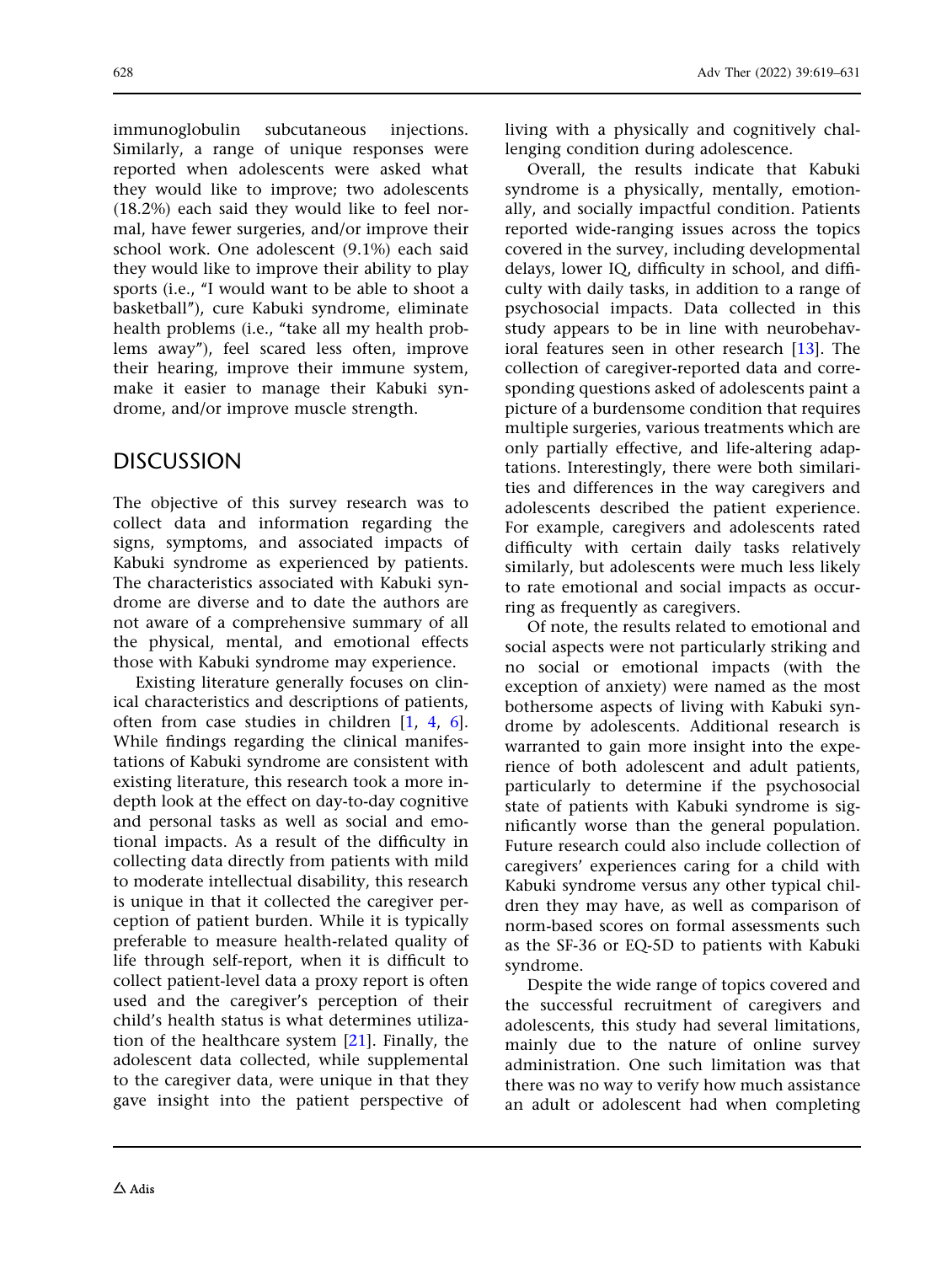their survey. While caregivers were asked to report if they administered the adolescent survey or their adolescent self-completed, it was impossible to verify the extent of assistance the adolescent received. Further, follow-up for clarification on responses was not possible when a participant's answer was unclear or seemed implausible. Face-to-face interviews would allow for better assessment of patients' cognitive abilities and opinions without assistance or input from a caregiver, thereby providing more robust and complete data on the symptoms and impacts of living with Kabuki syndrome. Another limitation was the fact that caregivers were asked to confirm diagnosis on behalf of their adolescent; no proof of medical diagnosis via clinician confirmation or medical records was required to participate. Given the method of recruitment through advocacy groups it is likely that all participants had Kabuki syndrome, but future research should require further confirmation of diagnosis to ensure they do not have a different genetic condition that could skew results.

The authors would like to note that in addition to the caregiver- and adolescent-reported data summarized here, three adults with Kabuki syndrome also completed a survey. While caregivers, adolescents, and adults were invited to participate, there was limited interest from the adult population. While the information provided by the adult population was supportive of the information collected from caregivers, the data were not included here because of the small sample size. Future studies recruiting adults with Kabuki syndrome who are able to participate should be prioritized.

### **CONCLUSIONS**

This research is unique in that it captures patient and caregiver reports of the wide-ranging effects of living with Kabuki syndrome, from the perspective of those living in the USA and Canada; however, the authors acknowledge that further research is warranted including expansion to other countries and cultural backgrounds. This description of the humanistic burden of Kabuki syndrome complements

the growing number of publications characterizing the genetic and clinical features of this disorder [[4\]](#page-11-0). Importantly, new diagnostic criteria have just been published by an international consortium to ensure that it is possible to make the correct diagnosis of Kabuki syndrome, either with or without molecular genetic confirmation, to provide appropriate medical treatment and support the development of targeted therapies [\[22\]](#page-12-0). Given the lack of currently available patient- and caregiver-reported literature in this area, these results will help to raise the awareness both of the medical community to the needs of caregivers who have children with Kabuki syndrome and among caregivers to the experiences of others in their cohort. The Kabuki syndrome community is both well organized and enthusiastic about research participation and future studies will help further define patient reports of signs, symptoms, and impacts of Kabuki syndrome to help guide goals for potential future treatments.

# ACKNOWLEDGEMENTS

We thank the participants of the study. Rene King, President & Founder, All Things Kabuki Inc. was essential to participant recruitment and the overall success of this study.

Funding. No funding was received for this manuscript but Hans T. Björnsson is supported by a grant from the Louma G. Foundation. Hans T. Björnsson is also supported by grants from the Icelandic Research Fund (#195835-051, #206806-051) and the Icelandic Technology Development Fund (#2010588-0611). Takeda Pharmaceutical Company funded the journal's Rapid Service and Open Access Fees.

Medical Writing Assistance. We thank Shayna Egan, Caitlin Pohl, and Christopher Evans from Endpoint Outcomes for writing assistance. Funding for writing assistance was received from Takeda Pharmaceutical Company.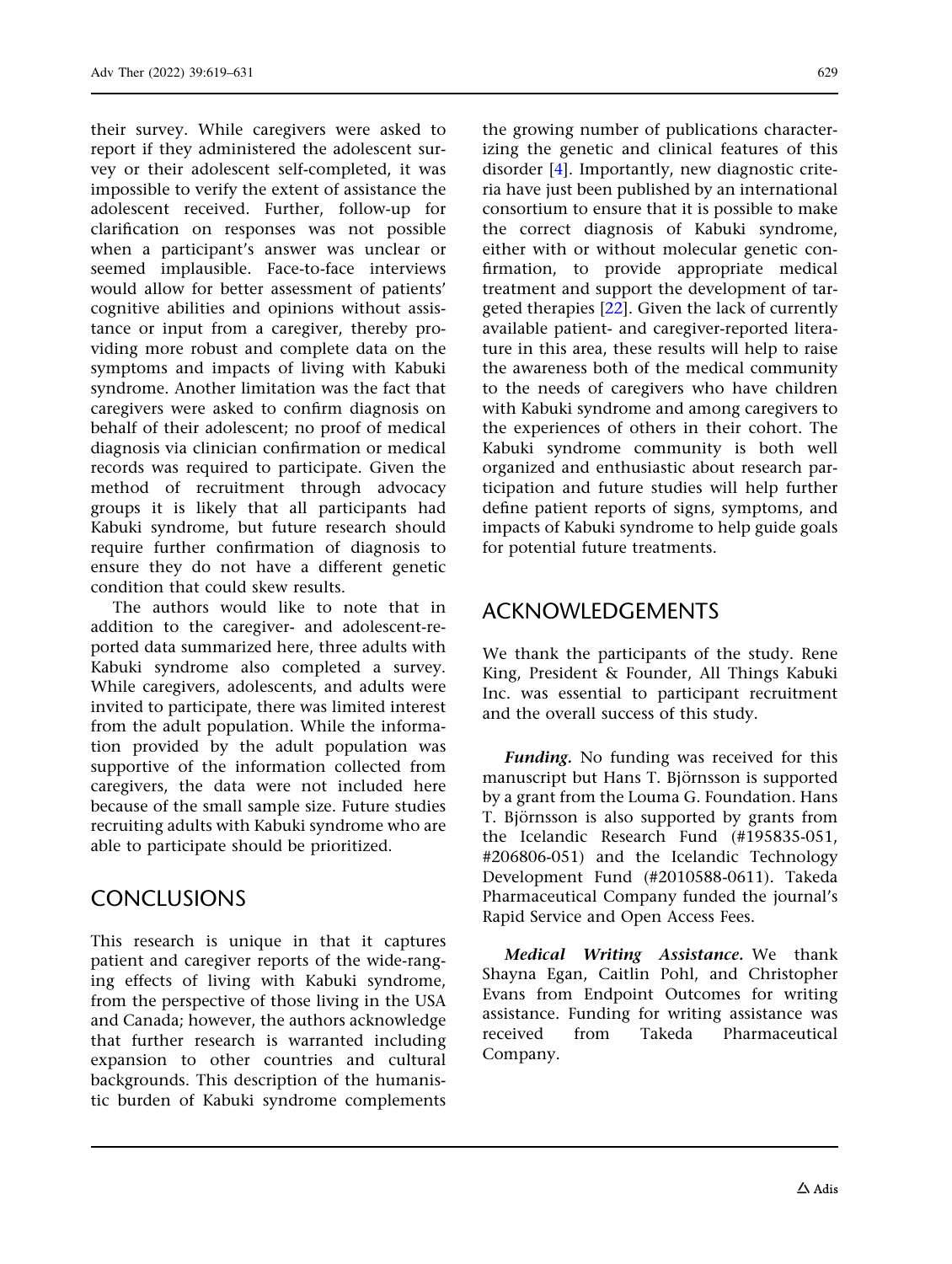<span id="page-11-0"></span>Authorship. All named authors meet the International Committee of Medical Journal Editors (ICMJE) criteria for authorship for this article, take responsibility for the integrity of the work as a whole, and have given their approval for this version to be published.

Authors' Contributions. Christina Theodore-Oklota, Deborah S. Hartman, Deborah L. Hoffman, and Hans T. Björnsson contributed to the conception and design of the work, drafted and revised the work, provided final approval of all versions, and agreed to be accountable for all aspects of the work.

Disclosures. Christina Theodore-Oklota is employed by Ultragenyx Pharmaceutical Inc. who funded this research. Deborah Hoffman and Deborah Hartman are or were employed by Takeda Pharmaceuticals at the time this research was conducted. Hans T. Björnsson was a consultant for Millennium Pharmaceuticals at the time of this study.

Compliance with Ethics Guidelines. Caregivers were asked to provide consent for participation and parental permission for their adolescent's participation via an electronic informed consent form and adolescents were asked to provide consent for participation via an electronic assent form.

Data Availability. Data pertaining to this research is available upon request.

Open Access. This article is licensed under a Creative Commons Attribution-NonCommercial 4.0 International License, which permits any non-commercial use, sharing, adaptation, distribution and reproduction in any medium or format, as long as you give appropriate credit to the original author(s) and the source, provide a link to the Creative Commons licence, and indicate if changes were made. The images or other third party material in this article are included in the article's Creative Commons licence, unless indicated otherwise in a credit line to the material. If material is not included in the article's Creative Commons licence and your intended use is not permitted by statutory regulation or exceeds the permitted use, you will need to obtain permission directly from the copyright holder. To view a copy of this licence, visit [http://creativecommons.org/licenses/by](http://creativecommons.org/licenses/by-nc/4.0/)[nc/4.0/.](http://creativecommons.org/licenses/by-nc/4.0/)

### REFERENCES

- 1. Niikawa N, Kuroki Y, Kajii T, et al. Kabuki make-up (Niikawa–Kuroki) syndrome: a study of 62 patients. Am J Med Genet. 1988;31(3):565–89. [https://doi.](https://doi.org/10.1002/ajmg.1320310312) [org/10.1002/ajmg.1320310312.](https://doi.org/10.1002/ajmg.1320310312)
- 2. Aref-Eshghi E, Schenkel LC, Lin H, et al. The defining DNA methylation signature of Kabuki syndrome enables functional assessment of genetic variants of unknown clinical significance. Epigenetics. 2017;12(11):923–33. [https://doi.org/10.](https://doi.org/10.1080/15592294.2017.1381807) [1080/15592294.2017.1381807](https://doi.org/10.1080/15592294.2017.1381807).
- 3. Cheon CK, Ko JM. Kabuki syndrome: clinical and molecular characteristics. Korean J Pediatr. 2015;58(9):317–24. [https://doi.org/10.3345/kjp.](https://doi.org/10.3345/kjp.2015.58.9.317) [2015.58.9.317](https://doi.org/10.3345/kjp.2015.58.9.317).
- 4. Lepri FR, Cocciadiferro D, Augello B, et al. Clinical and neurobehavioral features of three novel kabuki syndrome patients with mosaic KMT2D mutations and a review of literature. Int J Mol Sci. 2018. [https://doi.org/10.3390/ijms19010082.](https://doi.org/10.3390/ijms19010082)
- 5. Liu S, Hong X, Shen C, et al. Kabuki syndrome: a Chinese case series and systematic review of the spectrum of mutations. BMC Med Genet. 2015. [https://doi.org/10.1186/s12881-015-0171-4.](https://doi.org/10.1186/s12881-015-0171-4)
- 6. Adam MP, Hudgins L. Kabuki syndrome: a review. Clin Genet. 2005;67:209–19. [https://doi.org/10.](https://doi.org/10.1111/j.1399-0004.2004.00348.x) [1111/j.1399-0004.2004.00348.x.](https://doi.org/10.1111/j.1399-0004.2004.00348.x)
- 7. Bögershausen N, Gatinois V, Riehmer V, et al. Mutation update for kabuki syndrome genes KMT2D and KDM6A and further delineation of X-linked Kabuki syndrome subtype 2. Hum Mutat. 2016;37(9):847–64. [https://doi.org/10.1002/humu.](https://doi.org/10.1002/humu.23026) [23026](https://doi.org/10.1002/humu.23026).
- 8. Faundes V, Malone G, Newman WG, Banka S. A comparative analysis of KMT2D missense variants in Kabuki syndrome, cancers and the general population. J Hum Genet. 2019;64(2):161–70. [https://](https://doi.org/10.1038/s10038-018-0536-6) [doi.org/10.1038/s10038-018-0536-6](https://doi.org/10.1038/s10038-018-0536-6).
- 9. Kasdon BD, Fox JE. Kabuki syndrome: diagnostic and treatment considerations. Mental Health Fam Med. 2012;9(3):171–179. [http://www.ncbi.nlm.nih.](http://www.ncbi.nlm.nih.gov/pubmed/23997823) [gov/pubmed/23997823.](http://www.ncbi.nlm.nih.gov/pubmed/23997823)